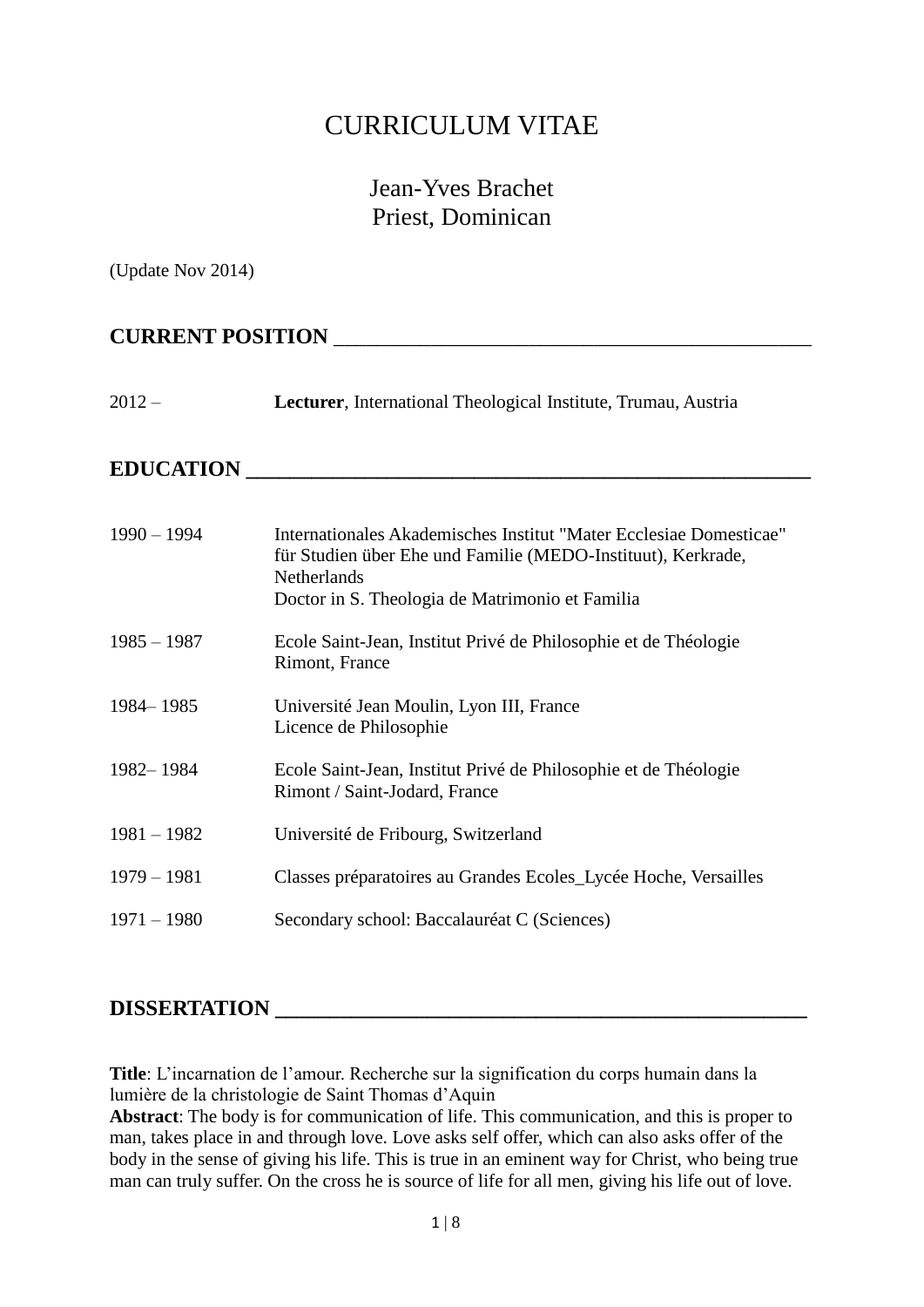He gives his body. In the sacrament of marriage spouses give themselves to each other. This friendship and self-giving in love implies they give their bodies. In this offer of their bodies the spouses express their love and are open for a new life. Body allows man to give his own life for another and to give life to another. The sacrament makes the link between this gift of the spouses and the gift of Christ to and for the Church. This research on the place of the body leads to an ecclesiologic approach and to a better understanding of the link between marriage and the other sacraments, especially the Eucharist.

Committee chair/members: Prof. Dr. J. van der Vloet, Prof. Dr. J. Ambaum, Prof. Dr. W.J. Eijk, Prof. Dr. L. Elders S.V.D., Prof. Dr. E. de Jong

### **TEACHING EXPERIENCE \_\_\_\_\_\_\_\_\_\_\_\_\_\_\_\_\_\_\_\_\_\_\_\_\_\_\_\_\_\_\_\_\_\_\_\_\_\_\_**

| $2012 -$      | <b>Lecturer</b> in Moral Theology<br>International Theological Institute, Trumau, Austria<br>Courses:<br>Moral Theology I: Life in Christ<br>$\overline{\phantom{a}}$<br>Moral Theology II: Human Acts and Final End<br>$\qquad \qquad -$<br>Moral Theology III: Virtue and Vice<br>$\blacksquare$<br>Moral Theology IV: Law and Grace<br>$\blacksquare$<br>Marriage and Family in Magisterial Documents<br>$\overline{\phantom{a}}$<br>Marriage and Family in Sacred Scripture<br>Sacramental Theology II: Priesthood, Marriage and Virginity<br>Theological Anthropology I: Imago Dei<br>$\overline{\phantom{0}}$ |
|---------------|---------------------------------------------------------------------------------------------------------------------------------------------------------------------------------------------------------------------------------------------------------------------------------------------------------------------------------------------------------------------------------------------------------------------------------------------------------------------------------------------------------------------------------------------------------------------------------------------------------------------|
| $2008 -$      | <b>Visiting Professor</b><br>Institut Saint Thomas d'Aquin de Yamoussoukro<br>(L'ISTAY is affiliated to the Université Catholique d'Afrique de<br>l'Ouest – Unité Universitaire d'Abidjan ; UCAO-UUA), Ivory Coast<br>Courses:<br>Introduction to the Summa Theologiae of Saint Thomas Aquinas<br>The Common Good according to Saint Thomas Aquinas                                                                                                                                                                                                                                                                 |
| $2005 -$      | <b>Visiting Professor</b><br>DOMUNI, International Dominican University (Online)<br>Course:<br>Marriage and Family                                                                                                                                                                                                                                                                                                                                                                                                                                                                                                  |
| 2011          | Visiting Professor, SAPIENTIA, College of Theology of<br>Religous Orders, Budapest, Hungary<br>Course:<br>Egyház, házasság és család: a házasság és a család ekkleziológiai<br>megközelítése (Church, Marriage and Family: an Ecclesiologic<br>approach on Marriage and Family)                                                                                                                                                                                                                                                                                                                                     |
| $2008 - 2010$ | <b>Visiting Professor</b><br>Great Seminary, Strasbourg, France<br>Courses                                                                                                                                                                                                                                                                                                                                                                                                                                                                                                                                          |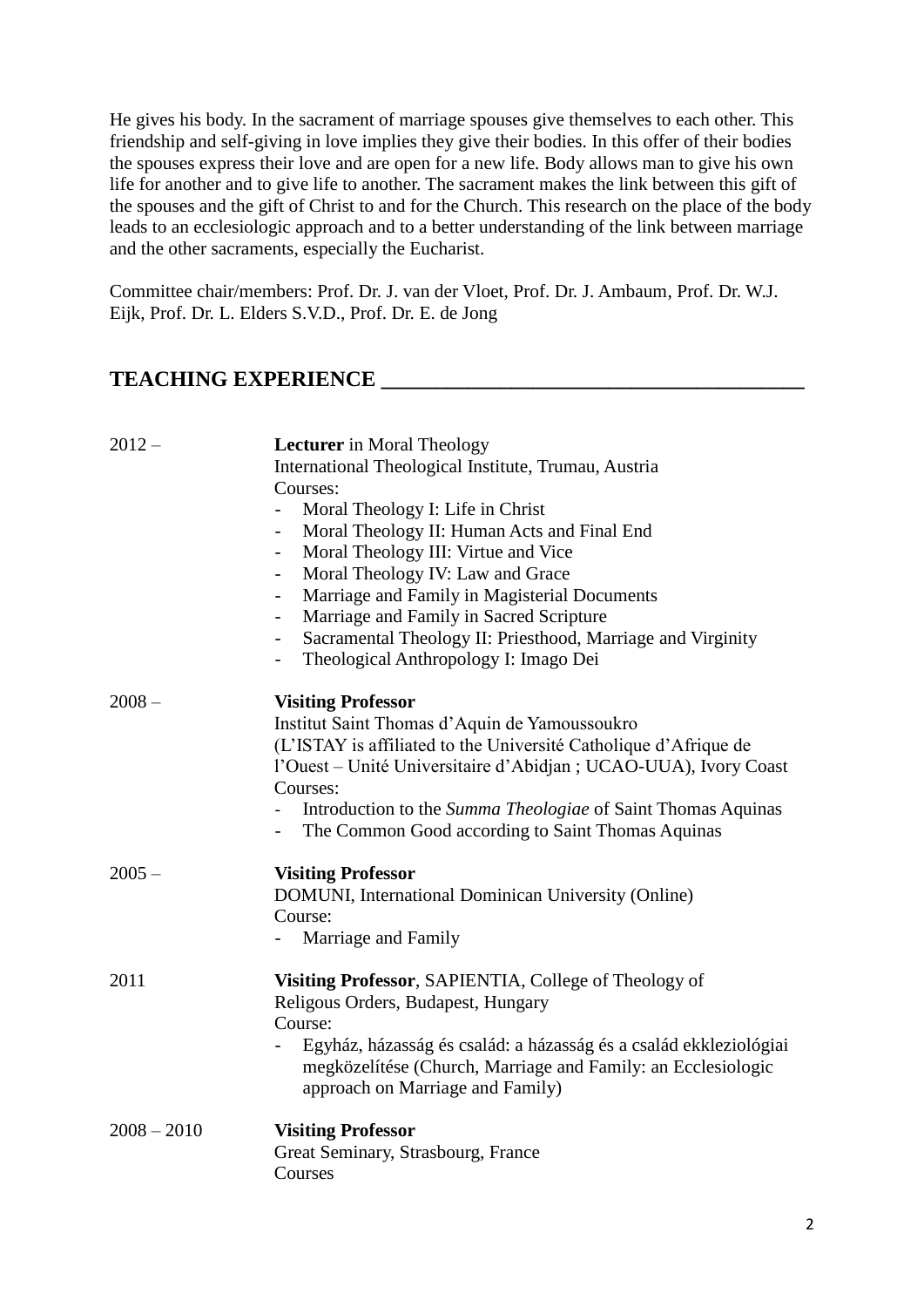|               | The Pastoral of Marriage<br>Introduction to the Philosophy<br>$\overline{\phantom{0}}$                                                                                                                                                                                                                                                                                     |
|---------------|----------------------------------------------------------------------------------------------------------------------------------------------------------------------------------------------------------------------------------------------------------------------------------------------------------------------------------------------------------------------------|
| $2003 - 2004$ | <b>Professor</b><br>Interdiocesan Great Seminary, Rennes, France<br>Course:<br>Marriage and Family: dogmatical and moral apsects                                                                                                                                                                                                                                           |
| $1999 - 2002$ | <b>Professor</b><br>Ecole Saint Jean, Institut Privé de Philosophie et de<br>Théologie, Rimont, France<br>Courses:<br>The Holy Trinity: commentary of St Thomas on St John<br><b>Sacrament of Marriage</b><br>Sacrament of the Order<br>The Angelology of saint Thomas Aquinas<br>$ -$<br>Christology: the Redemption<br>The vertue of Justice<br>$\overline{\phantom{0}}$ |
| $1997 - 1999$ | <b>Assistant Professor</b> (Conferentiar Universitar),<br>Chair of Greek-Catholic Theology<br>University Babeș-Bolyai, Cluj-Napoca, Romania<br>Course:<br>Ethics of the Family                                                                                                                                                                                             |
| $1995 - 1999$ | <b>Professor</b><br>Institutul Teologic Universitar "Sfântul Ioan Evanghelistul"<br>Cluj, Romania<br>Courses:<br>Philosophy<br>- Introduction to the theology<br>The Holy Trinity<br>$\overline{\phantom{0}}$                                                                                                                                                              |

### **UNIVERSITY AND OTHER EDUCATIONAL SERVICE \_\_\_\_\_\_\_\_\_\_\_\_\_\_**

| $1999 - 2002$ | <b>Dean of Theology</b>                               |
|---------------|-------------------------------------------------------|
|               | Ecole Saint Jean, Institut Privé de Philosophie et de |
|               | Théologie, Rimont, France                             |

# **ECCLESIAL FUNCTIONS or APPOINTMENTS \_\_\_\_\_\_\_\_\_\_\_\_\_\_\_\_\_\_\_\_\_**

- 2008 **Regent of Studies**, Order of Preachers, General Vicariate of Hungary
- 2000 2001 **Parish Priest**, Genouilly and Joncy Diocese of Autun, Chalon, Mâcon, France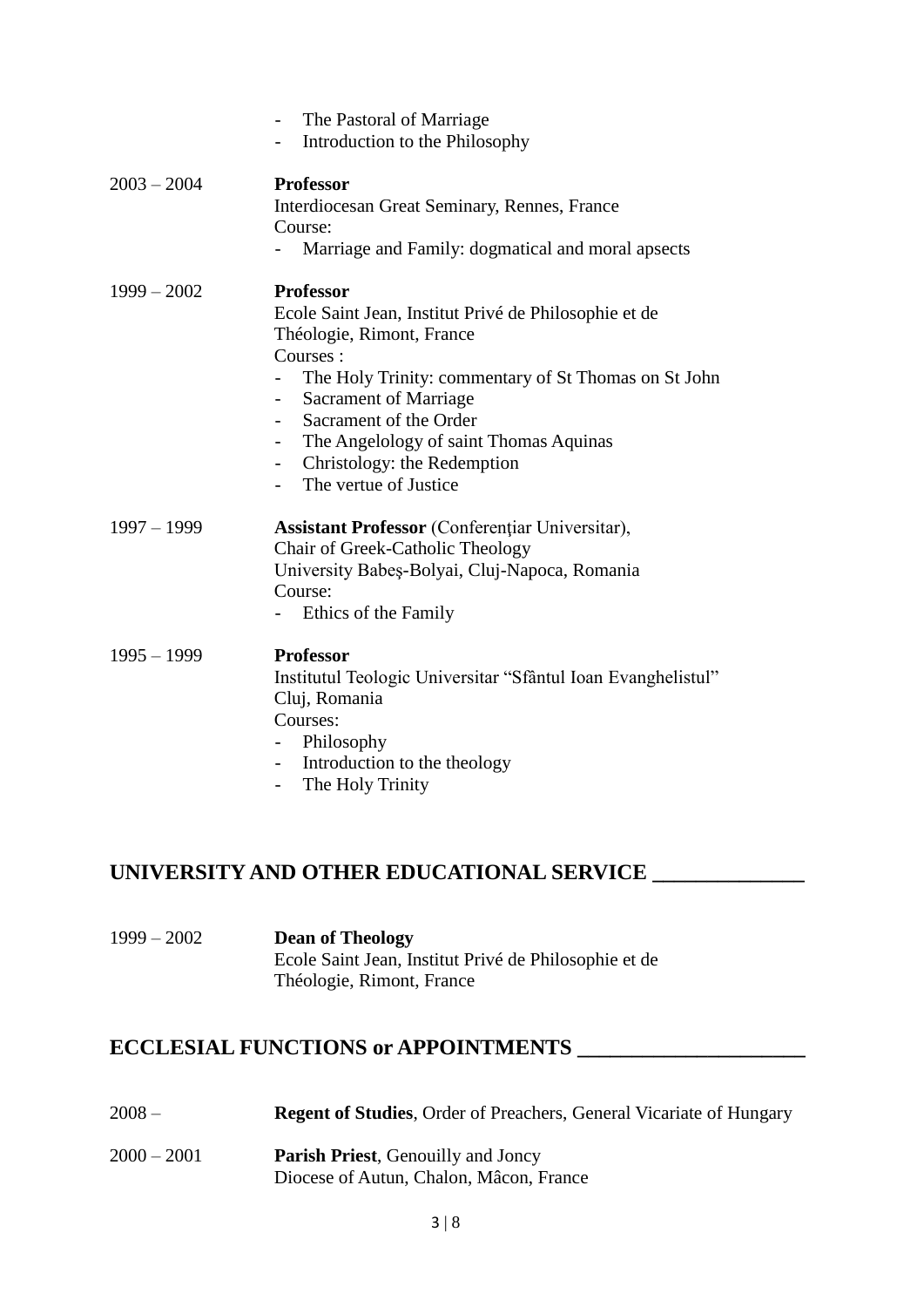### **PUBLICATIONS \_\_\_\_\_\_\_\_\_\_\_\_\_\_\_\_\_\_\_\_\_\_\_\_\_\_\_\_\_\_\_\_\_\_\_\_\_\_\_\_\_\_\_\_\_\_\_\_\_**

**Brachet**, Jean-Yves, (1994). *L'incarnation de l'amour, Recherche sur la signification du corps humain à la lumière de la christologie de Saint Thomas d'Aquin*, Internationales Akademisches Institut 'Mater Ecclesiae Domesticae" für Studien über Ehe und Familie, Kerkrade, 1994

**Brachet**, Jean-Yves, (1997). *Căsătorie şi familie*, Casa de Editură "Viaţă Creştină", Cluj-Napoca 1997 (*Marriage and Family*)

**Brachet**, Jean-Yves (1999). *Taina cea mare*, Casa de Editură "Viaţa Creştină", Cluj-Napoca 1999 (This is a great mystery)

**Brachet**, Jean-Yves, (2006). *Mariage et famille*, Domuni, 2006, on line [www.domuni.org](http://www.domuni.org/) (Marriage and Family)

#### *Articles*

**Brachet**, Jean-Yves, (1989). "Note sur la concélébration", in *Cahiers de l'Ecole Saint Jean*, n.123-124, sept.-déc. 1989

**Brachet**, Jean-Yves, (2010). "Le Proportionalisme: notions élémentaires", in *Aletheia*, 5, juin 1994, pp.101-110 (also in Hungarian : "A proporcionalizmus alapfogalmai", in *Sapientiana*, 3 (2010/2), pp.73-83) (Proportionalism, first notions)

**Brachet**, Jean-Yves, (1994). "De waarachtige liefde in het huwelijk: een filosofische benadering", in *Kader Cursus voor Huwelijk, Gezin en Opvoeding, Blok 1*, Hiversum, 1994 (The True Love in Marriage: a philosophical approach)

**Brachet**, Jean-Yves, (1994)."Theologische aspekten van huwelijk en gezin", in *Kader Cursus voor Huwelijk, Gezin en Opvoeding, Blok 1*, Hiversum, 1994 (Theological Aspects of Marriage and Family)

**Brachet**, Jean-Yves, (1995). "Gezin, Eucharistie en Kerk", in *Kader Cursus voor Huwelijk, Gezin en Opvoeding, Blok 2*, Hiversum, 1995 (also in French: "L'Eglise, l'Eucharistie et le mariage", in *Aletheia*, 7, juin 1995, pp.85-114) (Church, Eucharist and Marriage)

**Brachet**, Jean-Yves, (1995). "Het gezin als huiskerk", in *Kader Cursus voor Huwelijk, Gezin en Opvoeding, Blok 2*, Hiversum 1995 (Family as Domestic Chruch)

**Brachet**, Jean-Yves, (1995). "Liefde en vergeving in het huwelijk", in *Kader Cursus voor Huwelijk, Gezin en Opvoeding, Blok 3*, Hiversum 1995 (Love and Forgiveness in Marriage)

**Brachet,** Jean-Yves, (1995)."Gezin, een kerk in het klein", in *Kader Cursus voor Huwelijk, Gezin en Opvoeding, Blok 4*, Hiversum 1995 (Family, a Little Church)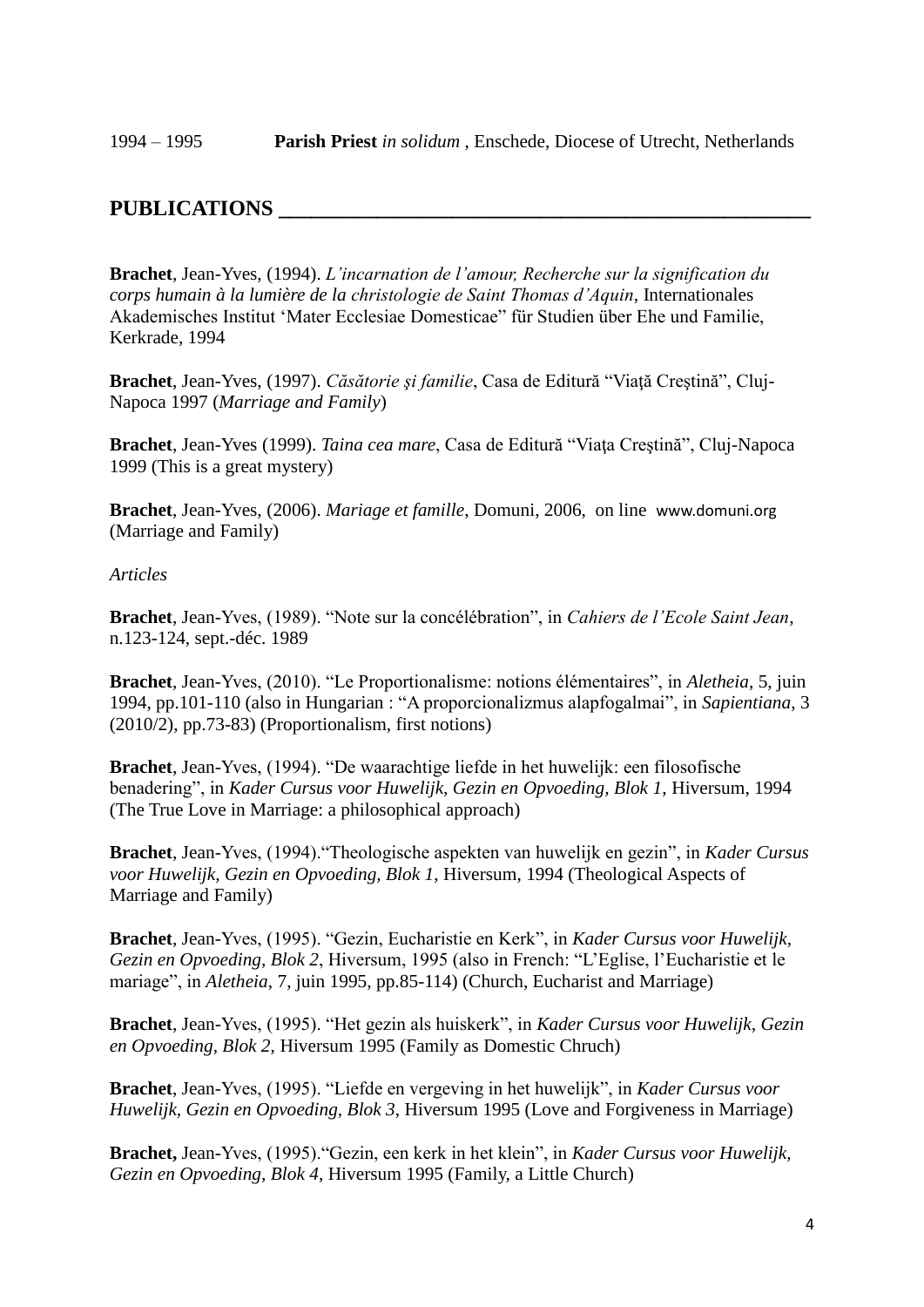**Brachet**, Jean-Yves, (1998). "La voie psychologique dans la théologie trinitaire", in *Aletheia*, 13, juin 1998, pp.83-89 (The Psychological Way in Trinitarian Theology)

**Brachet,** Jean-Yves, (1999). "La dimension sapientielle de la théologie", in *Aletheia*, 16, décembre 1999, pp.145-154 (The Wisdom-Dimension of Theology)

**Brachet**, Jean-Yves, (2000). "Le mystère de la Trinité dans le Commentaire sur l'Evangile selon saint Jean de saint Thomas d'Aquin", in *Aletheia*, 17, juin 2000, pp.65-74 (The Mystery of the Trinity in the Commentary of Saint Thomas on the Gospel of John)

**Brachet**, Jean-Yves, (2001). "La lecture thomasienne du «Bonum diffusivum sui»", in *Aletheia*, 19, juin 2001, pp.87-100 (also published in *Mozaic teologic I*, Editura Viaţă Creştină, Cluj-Napoca 2001, pp126-156)

**Brachet**, Jean-Yves, (2001)."Note sur les fins du mariage", in *Aletheia*, 20, décembre 2001, pp.43-55 (Note on the Purposes of Marriage)

**Brachet**, J.-Y., Durand, E., (2005). "La réception de la Clarification romaine de 1995 sur le Filioque", in *Irénikon*, Tome LXXVIII/1-2, 2005, pp.47-109

**Brachet**, Jean-Yves, (2009). "Az angyalokról" – I. Part, in *Tanítvány*, 2009/1, pp.15-30 ; II-III. Part, in *Tanítvány*, 2009/2, pp.15-39 (About the angels)

**Brachet**, Jean-Yves, (2011). "Az élet szolgálata", in *Tanítvány*, 2011/2, pp.42-54 (The Service of Life)

**Brachet**, Jean-Yves, (2012). "Mi az irgalmasság ?", in *Tanítvány*, 2012/4, pp.28-38 (What is Mercy ?)

### **PRESENTATIONS \_\_\_\_\_\_\_\_\_\_\_\_\_\_\_\_\_\_\_\_\_\_\_\_\_\_\_\_\_\_\_\_\_\_\_\_\_\_\_\_\_\_\_\_\_\_\_**

**Brachet**, Jean-Yves, - (2003). "Arta și prudența : tensiune sau cooperare în vederea descoperirii finalităţii ?", Academia de Arte Vizuale, Centrul de studii "Interferenţe în artă", Simpozion interdisciplinar naţional, Cluj-Napoca, 27-28 May 1998 ("Art et prudence : tension ou coopération en vue de la découverte de la finalité ?"), paru dans *Experienţă umană, Imagine artitiscă, Creativitate vizual-plastică*, Gheoghe Buş coordinator, Editura Dacia, Cluj Napoca 2003, pp.73-79 (Art and Prudence: Tension or Cooperation in Descopering Final Cause)

**Brachet**, Jean-Yves, (2000)."A teológia bölcsességi dimenziója", Római-Katolikus Teológiai Kar, Teológiai napok : Kihívások a teológiában a harmadik évezred küszöbén, Kolozsvár, 19- 21 November 1999, published in *Studia Universitatis Babeş-Bolyai, Theologia Catholica Latina*, 1, Anul XLV, 2000 (in French, in *Aletheia*, 16 December 1999 : "La dimension sapientielle de la théologie") (The Wisdom-Dimension of Theology)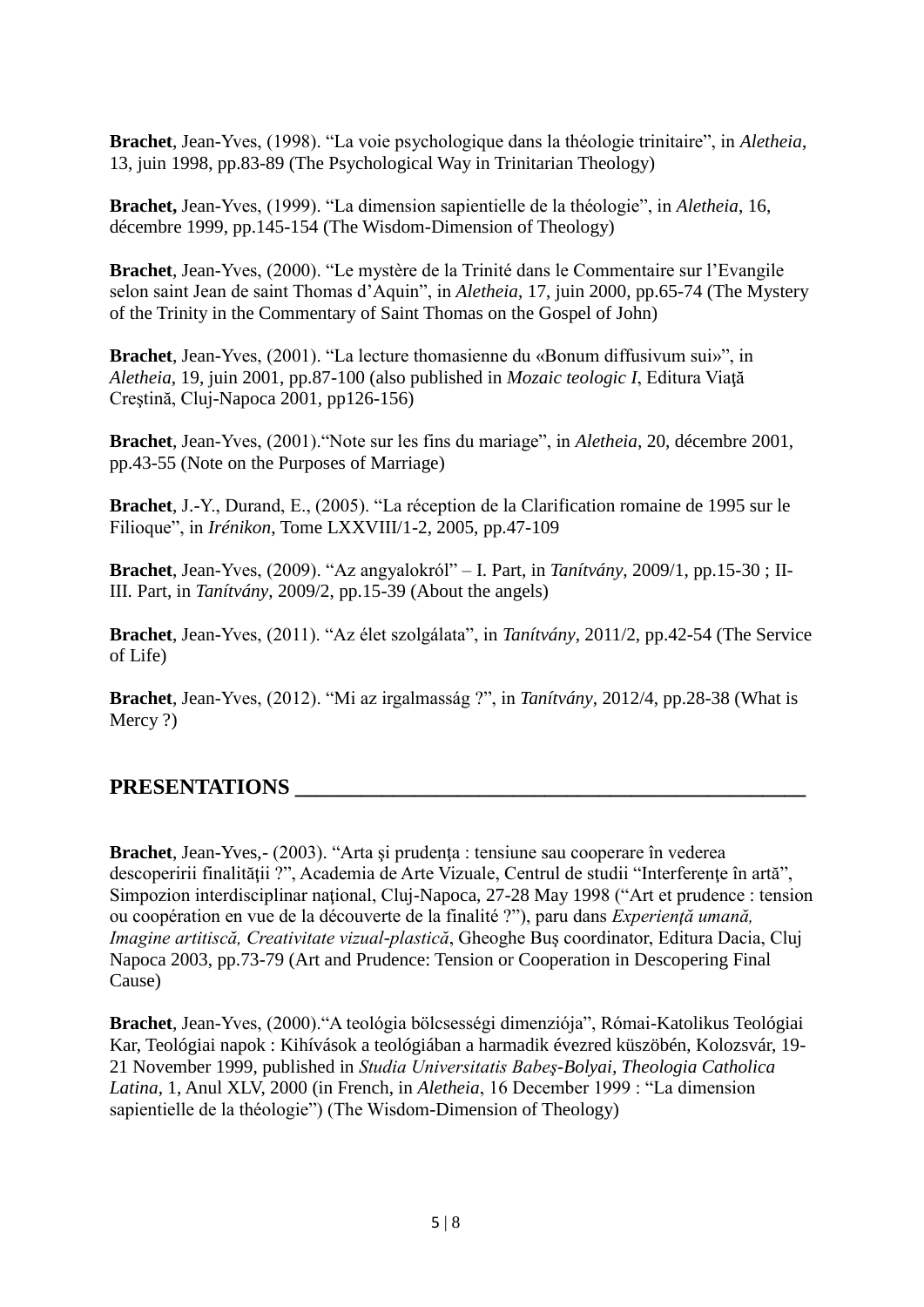**Brachet**, Jean-Yves, (2000). "A tekintély, Isten Igéje és az igazság karízmája", A Szegedi Hittudományi Főiskola, Hatalom és Karizma, Nemzetközi Biblikus Konferencia, 3-6 September 2000 (Authority, Word of God and Charism of Truth)

**Brachet**, Jean-Yves, (2000). "A családetika aktuális kérdései", Babeş-Bolyai Tudományegyetem Római Katolikus Teológiai Kar, Teologiai napok : A keresztény család az eszmény és a valóság között, Kolozsvár, 10-11November 2000 (Actual Questions on Familyethics)

**Brachet**, JeanYves, (2013)."L'envoi en mission des Douze en Marc 6,6-13", Nemzetközi Biblikus Konferencia: A világi társadalom elfogadása és elutasítása a vallási közösségben, Szeged 2003 augusztus 31 - szeptember 3, (International Biblical Conference: Acceptance and Refusal of Secular Society in religious Communities), published in Hungarian in *Vilagi közösség - Vallasi közösség*, JATEPress, Szeged 2004, pp.63-71 (The Sending of the Twelve in Marc 6,6-13)

**Brachet**, Jean-Yves,(2006). "Az Európai Unió országainak Egyházai - és a család", Nemzetközi konferencia: Gazdaság - családbarát társadalom - családbarát Egyház (Internationale Konferenz: Wirtschaft - Familienfreundliche Gesellschaft - Familienfreundliche Kirche"), Dobogókő, 22-23 March 2006 (Churches in the European Union and Family)

**Brachet,** Jean-Yves, (2006). "Incarnation et espérances humaines entre Est et Ouest", IIIe Congrès théologique des Dominicains en Europe - Espaces, Pistoia (Italie), 27 sept. - 1 oct. 2006: "Théologie de l'Incarnation aujourd'hui. Dieu de l'humanité, humanité de Dieu." (Incarnation and Human Hopes between East and West)

**Brachet,** Jean-Yves, (2010). "La vie de Dieu – « Mon cœur et ma chair tressaillent vers le Dieu vivant » Ps 84,3", Université d'été Domuni, Paris, 5-6 juillet 2010 : "Au Dieu de la vie" (The Life of God – « My Heart and Flesh sing for Joy to the Living God » Ps  $84,3$ )

**Brachet**, Jean-Yves, (2011). "L'homme peut-il connaître Dieu?", Université d'été Domuni, 25 August 2011 (Is Man able to know God ?)

**Brachet**, Jean-Yves, (2011). "Az Eucharisztia a családegyházban", MAKACS, Leányfalú, Hungary, 26-28 September 2011 (Eucharist in the Domestic Chruch)

**Brachet**, Jean-Yves, (2011). "Concordia, liantul familiei şi al societăţii/La concordia, il legante della famiglia e della società/Concord, the bond of the family and of society", Simpozion internațional ecumenic/Simposio internazionale ecumenico/Ecumenical International Symposium : Familia şi binele comun/La famiglia e il bene comune/The family and the common good, 14-15 October 2011, Cluj, Romania

**Brachet**, Jean-Yves, (2011). "Az élet szolgálata", XVIII. Családkongresszus (18ème congrès familial), Máriabesnyő, Hungary, 10-11 November 2011 (The Service of Life)

**Brachet**, Jean-Yves, (2012). "A család a közjó része", MAKACS, Máriapócs, 28 January 2012 (Fmaily and Common Good)